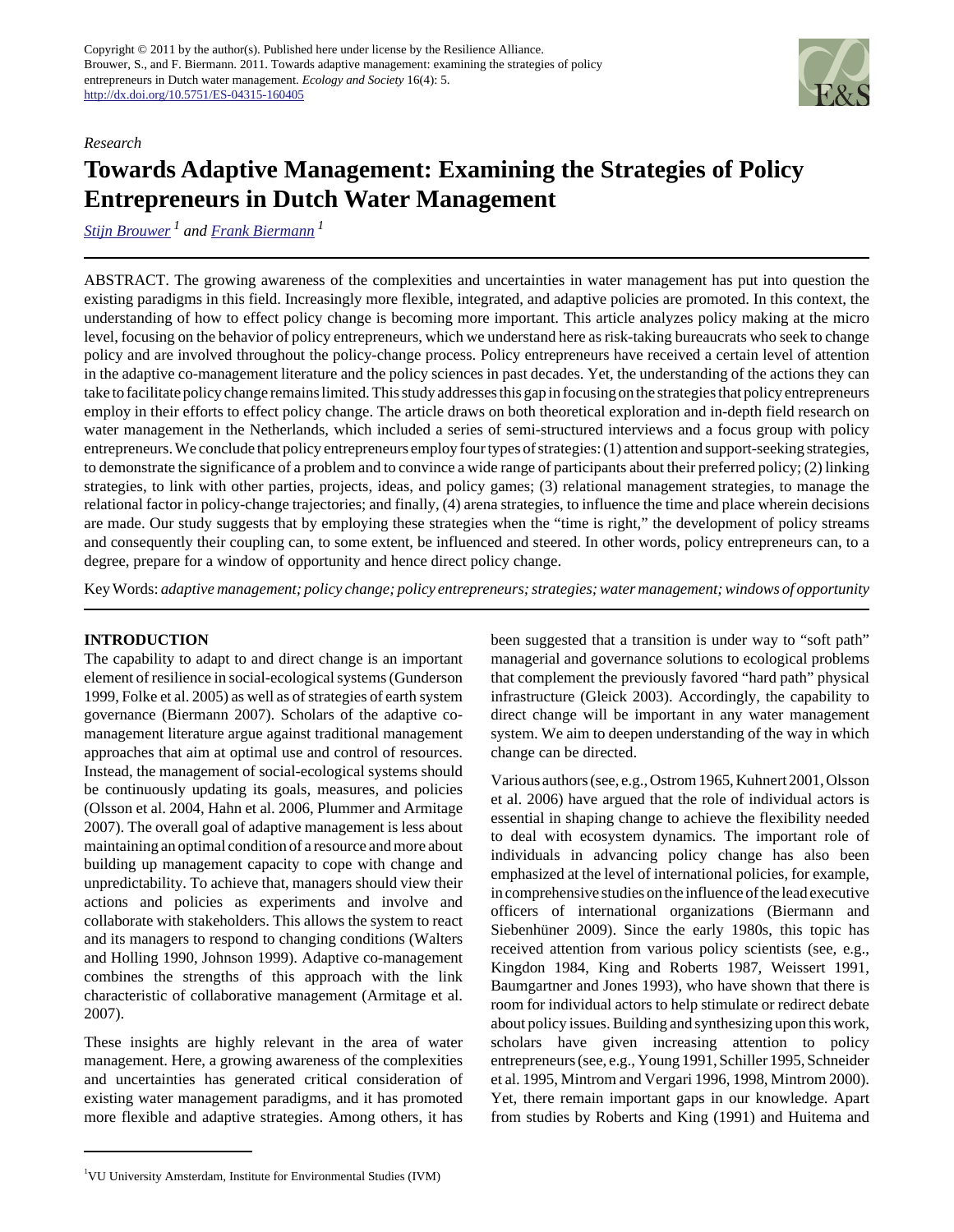Meijerink (2009a, 2010), analyses of what policy entrepreneurs actually do have been rather general. None of the existing studies systematically specifies the actions that policy entrepreneurs take at the subnational, regional level, where most practical projects are carried out.

Our effort is thus mainly intended to analyze the actions of policy entrepreneurs at the subnational, regional project level. The main research question is "What strategies can policy entrepreneurs employ in their efforts to pursue policy change?" We have organized this article in four sections. The first section introduces the literature on policy entrepreneurs and distinguishes them from other actors in policy making. The second section elaborates on the research design and introduces the context of the study. The third section identifies and classifies strategies of policy entrepreneurs, drawing on an extensive theoretical exploration, a series of in-depth interviews, and a focus group with policy entrepreneurs in Dutch water management. The final section reflects on the actions of policy entrepreneurs and what they imply for understanding policy change.

# **POLICY ENTREPRENEURS**

Initially, "entrepreneur" basically meant "businessman." The French economist Say first coined the term in 1800, defining an entrepreneur as a person who "shifts economic resources out of an area of lower and into an area of higher productivity and greater yield" (see Drucker 1985). Since the work of Schumpeter in the 1930s, the term is mostly identified with innovation (Stevenson and Jarillo 1990). Gradually, scholars have expanded the use of the idea of entrepreneurship and adapted the concept from business to the public sector (deLeon 1996). Kingdon (1984:129), one of the first scholars to apply the term entrepreneurs to the public sector, defines policy entrepreneurs as "advocates for proposals or for the prominence of ideas." During the past decade, policy entrepreneurs have increasingly become recognized as important political actors. Mintrom (1997, 2000; Mintrom and Vergari 1998), in particular, has done much to advance our knowledge.

We understand policy entrepreneurs to be risk-taking bureaucrats who seek to change policy and are involved throughout the policy-change process. This definition is, among others, grounded in the work of Kingdon (1984) and Mintrom (2000), who both maintain that the exact position of policy entrepreneurs in the policy-making process is unimportant. We concur with these authors in that policy entrepreneurs are primarily identifiable by the actions they take, rather than by the positions they hold. Yet, here, we restrict the use of the term policy entrepreneurs to members of regional bureaucracies in the area of water management. Policy entrepreneurs are, much as in the case of business entrepreneurs, on the alert for opportunities. Policy entrepreneurs see chances to connect policy proposals

(solutions) to problems and participants (to political momentum). One could argue that everyone involved in policy making now and then sees policy gaps and contributes in some sense to policy change. This does not, however, make them policy entrepreneurs. We distinguish policy entrepreneurs from policy intellectuals, who are only engaged in the generation of innovative ideas; from knowledge brokers, who provide links between different knowledge sources; and from policy advocates, who mainly translate ideas into proposals. In this study, policy entrepreneurs are instead understood as actors who are involved throughout the policy-change process. In addition, policy entrepreneurs differ from other participants in policy making in their above-average willingness to take risks and accept failure.

# **RESEARCH DESIGN**

The case study informing our analysis on the actions of policy entrepreneurs is the water management system in the Netherlands. Dutch water management is highly consensusbased, complex, and fragmented. It can be defined as a multilevel governance system with a relatively high degree of decentralization. Decision making is based on close collaboration between the central government and authorities at the regional (provinces and water boards) and local levels (municipalities) (Kuks 2010, Van Leussen and Lulofs 2010). Although there is a myriad of interesting developments in Dutch water management that could be discussed, we intend first and foremost to explain the actions of policy entrepreneurs. Therefore, the policy changes in Dutch water management only represent the case through which to examine our actual unit of analysis—the individual policy entrepreneur.

We have chosen the Netherlands as a case because of its rich and diverse institutional context in local and regional water management. Furthermore, it represents an outstanding example of a social-ecological system wherein through the ages the flow and level of almost every water body has been subject to human control (Kuks 2010). Given the new needs to anticipate on (expected) climate change effects, such as increasing river run-off and sea-level rise, in combination with the continuous subsidence of soil, and the spatial claims of housing, industry, infrastructure, and agriculture, Dutch water projects require not only technical solutions (e.g., raising dikes) but also complex spatial solutions, such as reserving land for a floodplain (Roth and Warner 2007, Huitema and Meijerink 2009*b*). As a consequence, rather than working alone as they did in the past, Dutch water managers now often need resources and support from a wide range of organizations, policy programs, and policy domains and therefore must look beyond their particular program and deal with greater levels of coordinated action and strategic play (Van der Brugge et al. 2005). In short, the problems facing Dutch water managers have become increasingly, and fundamentally, more complex: both the management of the system and the governing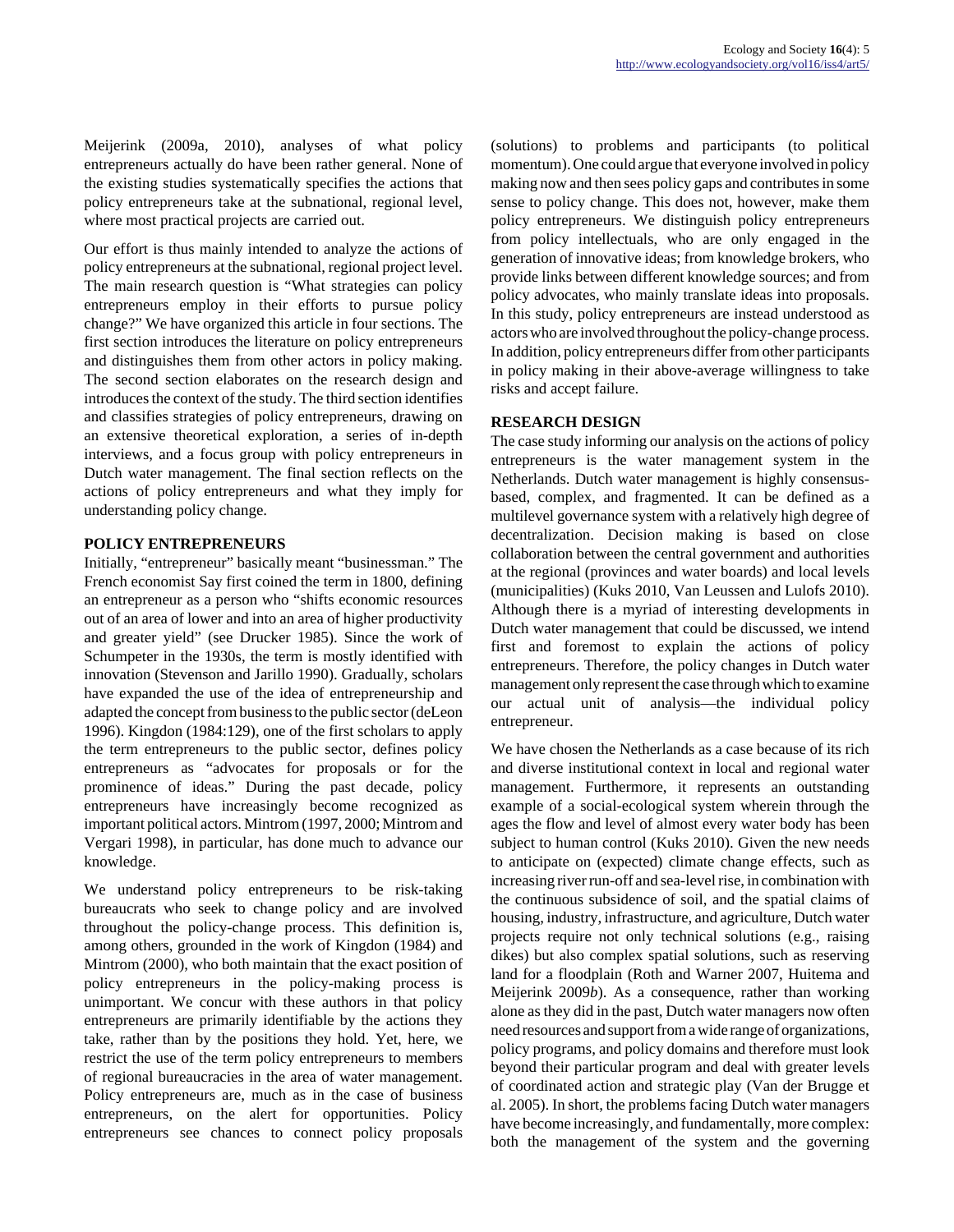processes are in transition. This implies that many policy changes in water management are needed, which makes the country a highly interesting place to study the role and actions of policy entrepreneurs. Table 1 provides two examples of the types of projects with which policy entrepreneurs are typically involved.

#### **Table 1**. Project examples.

**Example 1:** The *Waterdunen* project: In this innovative project in the southwest portion of the Netherlands, an improvement of the coastal defense is turned into a quality-improvement opportunity of the nature, landscape, and recreation. It consists of the realization of 250 hectares salty nature that is influenced by a controlled tide. Waterdunen is a special plan with a number of innovations, including a nontraditional form of cooperation, at which public parties, private parties, and nongovernmental organizations work together on the basis of equality.

**Example 2:** The *Breakthrough* project: In this extensive project in the eastern portion of the Netherlands, a new 13-km-long brook is created to separate the rural and urban water flow, aiming at improving surface water quality. In addition, this new waterway will provide an extra drainage possibility for excessive water, ensuring that the safety of a sizable area will be improved. Finally, the construction of the brook is a powerful stimulus for the ecology and recreation.

To develop systematic ideas on these actions of policy entrepreneurs, we conducted both theoretical and empirical studies that encompassed the following steps:

(1) First, we studied theoretical models in fields as diverse as political science, public administration, network management, and project management for assumptions and findings regarding strategies that policy entrepreneurs can employ in their efforts to pursue policy change. Based on this theoretical study, we developed a set of strategies.

(2) To investigate whether this set was applicable and to investigate whether and how policy entrepreneurs actually use these and/or other strategies, we conducted 10 semistructured, in-depth interviews with policy entrepreneurs in Dutch water management in two rounds. The first round of interviews was open and explorative but was structured around two primary topics: the entrepreneurs' background, ambition, and work context, and the step-by-step description of two individual projects and the strategic decisions concerned. In the second round of interviews, we confronted the same policy entrepreneurs with statements on strategies and strategic dilemmas based on the results of the first round. All interviews were conducted in Dutch, yet we reproduced a small sample of our interview questions (see Appendix 1), with the rest being available on request.

(3) To provide depth and detail on some of the topics discussed in the first and second rounds of the interviews, we then organized a focus group in which all but two of the interviewed policy entrepreneurs participated. In addition, we conducted an additional 15 interviews with experts in the field of policy change in and around water boards (including members of the board, consultants, and representatives from municipalities and provinces).

The policy entrepreneurs included in our study had been selected by stratified sampling. In each geographically based stratum, we randomly selected one water board in which a key informant was identified to determine the most prominent policy entrepreneur within the organization. The experts in the field of policy change in and around water boards for the additional interviews were selected after a workshop on water management where our primary results were presented. To maximize an atmosphere of openness and trust, all face-toface interviews were conducted at the work place of the interviewee and strict anonymity was guaranteed. It is worth noting that we found that policy entrepreneurs are not necessary always aware of their strategic behavior. Only in the course of the highly open and explorative interviews did they become conscious of the many actions and strategic choices they actually continuously employed in the highly complex policy-change processes in which they are involved. The next section contains the combined results of the theoretical study on strategies along with the results of our empirical research and an analysis on whether and how policy entrepreneurs in Dutch water management employ these and/ or other strategies.

# **ENTREPRENEURIAL STRATEGIES**

We found various strategies that policy entrepreneurs employ in their efforts to pursue policy change. We inductively established that this abundance of strategies- can be grouped into four categories: (1) attention- and support-seeking strategies, to demonstrate the significance of a problem and to convince a wide range of participants about their preferred policy; (2) linking strategies, to link with other parties in coalitions, projects, ideas, and policy games; (3) relational management strategies, to manage the relational factor in policy change trajectories; and, finally, (4) arena strategies, to influence the time and the place wherein policy entrepreneurs act. Table 2 presents an overview of the four categories and the subsumed strategies.

#### **Attention- and support-seeking strategies**

The ultimate goal of a policy entrepreneur is to achieve policy change. Accordingly, an alternative idea or approach is a prerequisite (Huitema and Meijerink 2010). Yet, rather than the talent to develop new ideas, in this study on the subnational, regional project level, we rather see the alertness for opportunities to connect existing ideas to problems and participants (to political momentum) as a key characteristic of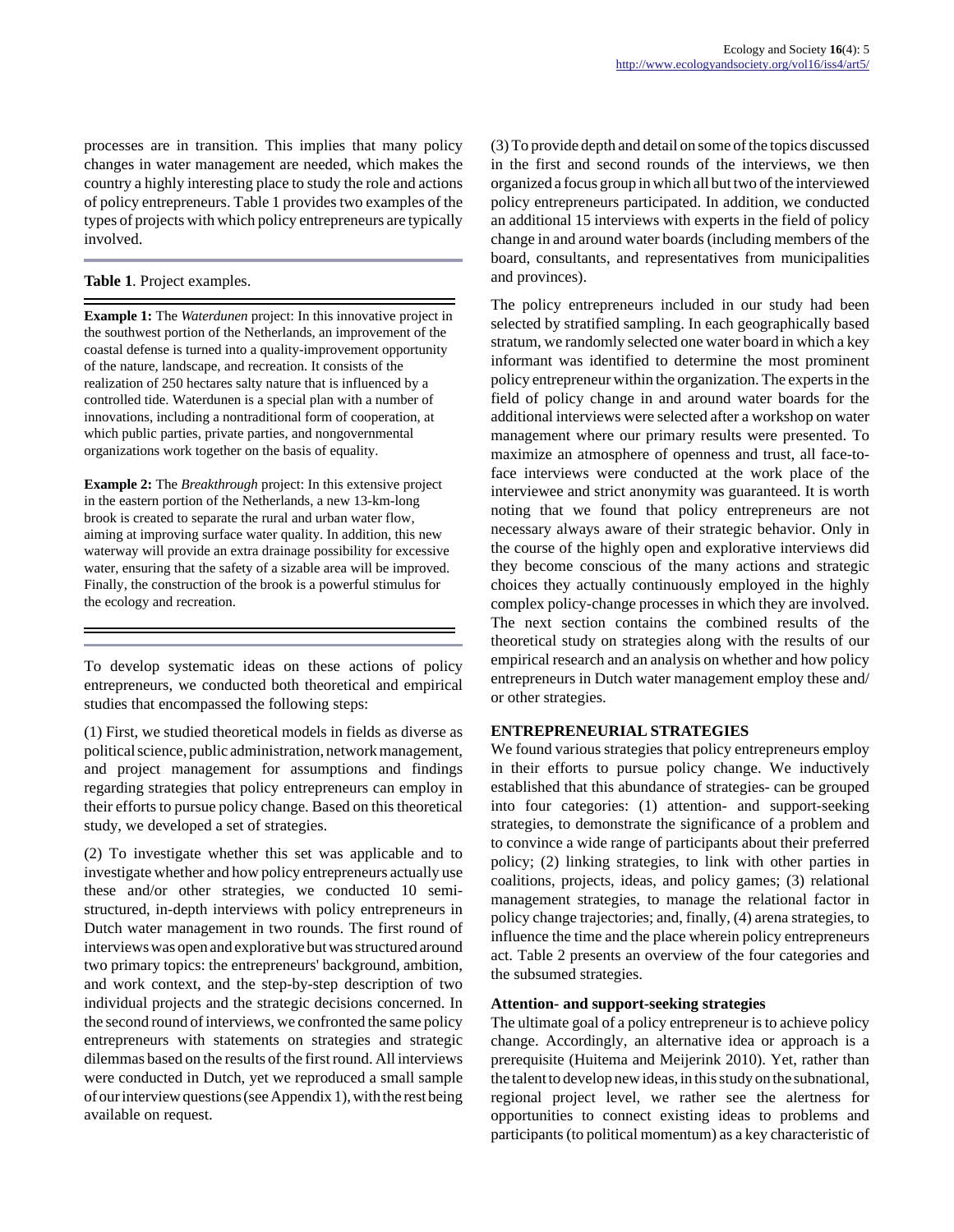successful policy entrepreneurs. In fact, most of the time, people reformulate (old) ideas—coming from a plethora of different sources—and combine them with others (Kingdon 1984, Mintrom 2000). Accordingly, we focus on the strategies that policy entrepreneurs employ *after* they have seen an opportunity for policy change and try to "sell" their preferred idea. Thus, although we do not exclude the possibility that policy entrepreneurs are at times involved in developing new ideas, we do not consider this a strategy of individual policy entrepreneurs (unlike Huitema and Meijerink 2010). Instead, we are more interested in the process of what happens *after* policy entrepreneurs see an opportunity and what they actually do in their effort to convince a wide range of individuals, groups, and organizations of their preferred idea. The range of strategies that policy entrepreneurs employ to "sell" their ideas we call attention- and support-seeking strategies. We identify five different attention- and support-seeking strategies: the use of pilot projects, the demonstration of indicators, the highlighting of focusing events, rhetoric persuasion, and correlating.

**Table 2**. Strategies of policy entrepreneurs used in Dutch water management.

| Attention- and<br>support-<br>seeking<br>strategies                                                   | Linking<br>strategies                                                                                      | Relational<br>management<br>strategies      | Arena<br>strategies                             |
|-------------------------------------------------------------------------------------------------------|------------------------------------------------------------------------------------------------------------|---------------------------------------------|-------------------------------------------------|
| • Pilot projects<br>• Indicators<br>• Focusing<br>events<br>• Rhetoric<br>persuasion<br>• Correlating | • Coalition<br>building<br>• Selective<br>activation and<br>exclusion<br>• Issue linking<br>• Game linking | $\bullet$ Trust<br>building<br>• Networking | $\bullet$ Venue<br>shopping<br>$\bullet$ Timing |

*Demonstration of pilot projects, indicators, and focusing events*

The literature provides ample hypotheses about the selection processes by which new ideas and policy proposals are chosen (see, e.g., Koppenjan 1993, Mintrom 2000). Important strategies to draw attention to new ideas are the use of smallscale pilot projects (Huitema and Meijerink 2009*a*) as well as indicators and expert testimony (Kingdon 1984). Several scholars, such as Cohen et al. (1972) and Kingdon (1984), focus also on the relation of problem and solution. An important element in their models is the understanding that, in addition to problems in search of solutions, solutions might also float around searching for problems. Accordingly, we expect that, in their efforts to gain attention and support for a new idea, policy entrepreneurs will also aim to demonstrate the magnitude of a problem. To this end, we expect that policy entrepreneurs will again use indicators and, more important, highlight focusing events like crises or disasters (Kingdon 1984, Birkland 1988, Westley 2002, Ingram and Fraser 2006).

In our empirical research, we found indeed that policy entrepreneurs in Dutch water management consider indicators, expert testimony, and providing actual working examples as important means to draw attention to their advocated ideas. In addition, we found evidence in support of Kingdon (1984), Birkland (1988), Westley (2002), Ingram and Fraser (2006), and Huitema and Meijerink (2009*a*) that the policy entrepreneurs also in Dutch local water management now and then draw attention to focusing events like crises or disasters to exhibit the significance of a problem. As one policy entrepreneur put it, "Every now and then I wish for a small calamity. Such events garner political support for my ideas, be it on the condition that they are prepared in advance." In addition, we found that policy entrepreneurs in Dutch water management not only use indicators and expert testimony to gain support for their ideas but also to display the magnitude of a problem. As one Dutch policy entrepreneur interviewed for this study remarked, "High-quality reports with highquality appendices are needed, no blah blah stories … you organize an information evening … and at a certain point they will start believing you."

#### *Rhetoric persuasion and correlating*

How a particular problem is defined is of great importance as it shapes the direction in which possible solutions are sought. In addition, depending on the definition, some actors are involved whereas others are not, some are helped and others hurt (Kingdon 1984, Stone 1997). Also in demonstrating the importance and meaning of crises, or in displaying the success of a pilot project, the specific wording can greatly affect the likelihood of an innovation being introduced (Birkland 1988, Dutton and Ashford 1993, Fischhendler and Zilberman 2005). Therefore, we assume that rhetorical persuasion is an important strategy for policy entrepreneurs. By using rhetorical persuasion, policy entrepreneurs do not try to get preferred policy innovations to be adopted by changing the alternatives, but try to change preferences through arguing within existing dimensions of current policy discussions. It often implies that policy entrepreneurs adapt their way of speaking and decide which aspects of the problem or the solution they want to emphasize or downplay depending on the positions and preoccupations of different participants.

The importance of rhetorical persuasion is well supported by evidence from our study. Rhetorical persuasion appears to be very important in the entrepreneurs' efforts to draw attention and gain support for the problem they aim to solve and their advocated "solution." In fact, all policy entrepreneurs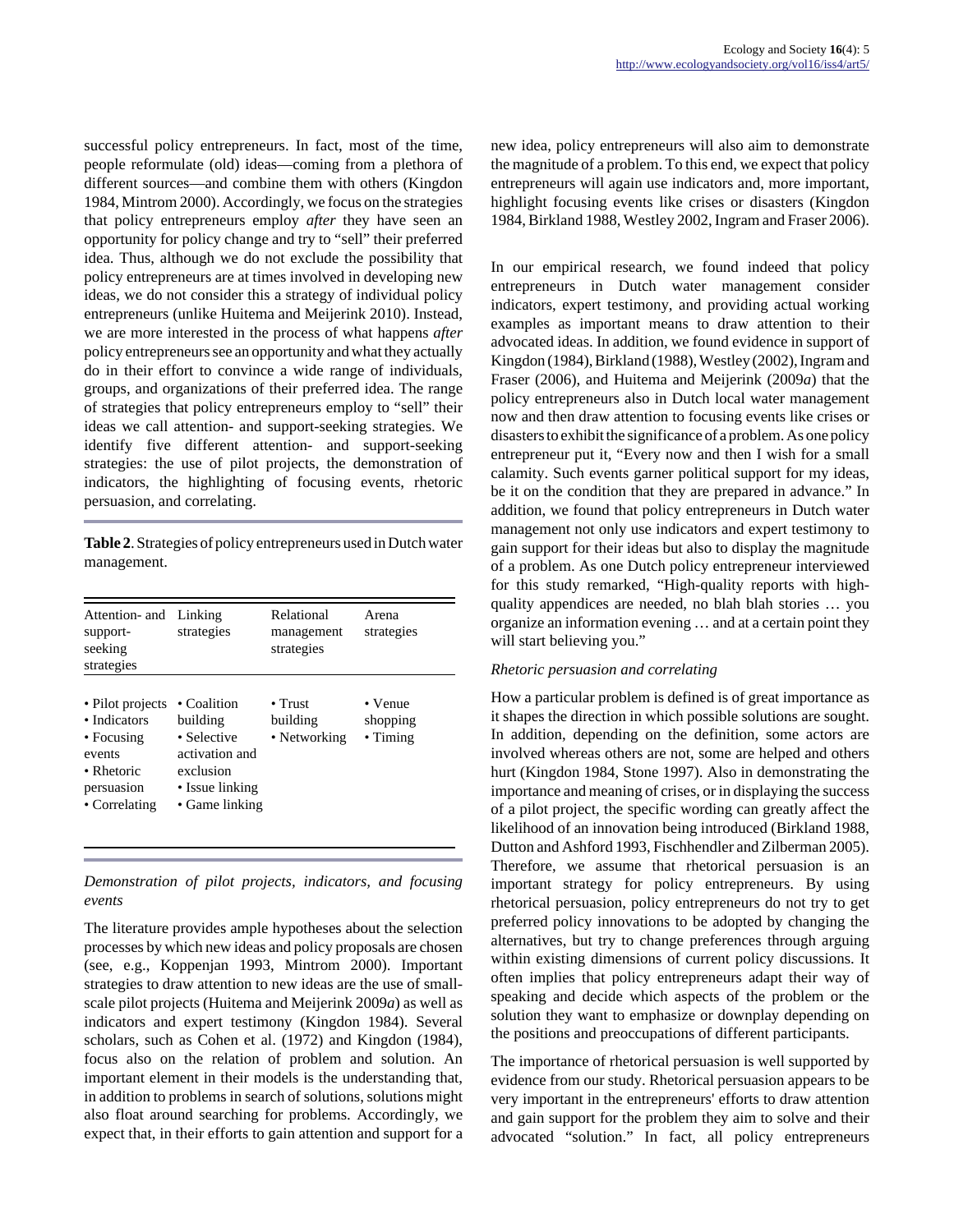interviewed argued that the interpretation of a crisis or data really can transform conditions into problems. In addition, our interviews were rich with examples showing that policy entrepreneurs often adapt their way of speaking depending on the positions and preoccupations of different participants. For example, a policy entrepreneur explained, "When I aim to acquire a European subsidy, I emphasize the social, economic, and ecological problems in the area. But when I try to acquire a provincial subsidy for the very same project, I tell them how the project complements with their program." This finding is in coherence with the work of many scholars, including Birkland (1988) and Stone (1997). Finally, we found that, in the entrepreneurs' efforts to open up new policy opportunities, the role of problems is of at least equal importance to the role of ideas. Policy entrepreneurs do no stop with "simply" asking for attention to a problem and demonstrating their ideas. Instead, they work very hard to present their idea as a solution to the identified problem. The corresponding strategy, which we call the correlating strategy, might sound straightforward, yet is so far mostly neglected or at least underexposed in the literature.

# **Linking strategies**

In theory, policy entrepreneurs pursuing policy change have the choice to realize their plans and ideas on their own or in collaboration. In practice, however, the scale (and levels) at which problems are experienced regularly do not correspond to the scale at which decision-making bodies operate. For this reason, policy entrepreneurs are mostly unable to accomplish their objectives alone and frequently seek collaboration and link with individuals and groups in a coalition. Aside from coalition building, policy entrepreneurs employ three other linking strategies: selective activation and exclusion, issue linking, and game linking.

#### *Coalition building, selective activation, and exclusion*

According to the literature, various individuals, groups, and organizations are often involved in a specific policy issue and/ or the necessary resources to accomplish the change, such as physical resources, juridical resources, money, knowledge, and support, are often divided over different individuals, groups, and organizations (Booher and Innes 2000, Koppenjan and Klijn 2004). Accordingly, we assume that policy entrepreneurs in Dutch water management frequently experience dependency on the actions or resources of others and collaborate with others. The degree to which collaboration is needed is based on various factors and will differ from situation to situation. To use the words of Dutton and Ashford (1993), the choice is not so much *whether* a coalition needs to be built, but rather *what kind* of coalition. Also in Huitema and Meijerink (2010), coalition building is defined as an important strategy.

Connected with coalition building is the strategy of selective activation and exclusion. Because the joining of forces generally entails sensitive issues, such as differences of policy objectives and power asymmetries, coalition building is often delicate (Huitema and Meijerink 2009*a*). Accordingly, we assume that policy entrepreneurs are liable to apply the selective activation strategy, that is, "assess which actors are essential at given moments in a policy process, whether and how to involve them" (Pahl-Wostl et al. 2006:26). This can also imply exclusion, that is, deliberatively leaving out actors (in particular stages) of a policy-making process. Some argue that policy making can be improved by activating more participants as they bring in new solutions and resources (Teisman 1990), whereas Mintzberg et al. (1996) state that more participants implies inevitably more complexity and more complicated negotiations.

In theory, policy entrepreneurs pursuing change have the choice to realize their plans and ideas on their own or in collaboration. In practice, it appears that policy change in Dutch water management can hardly be realized individually. This drives the building of coalitions. For this reason, and in line with the research of Mintrom (1997, 2000) and Huitema and Meijerink (2010), policy entrepreneurs in Dutch water management frequently seek collaboration and link with individuals and groups in coalitions: "Even for our own water retention projects it is impossible to say 'we can plan, organize and implement our ideas ourselves'; that is not the way it works." The most frequently, but not exclusively, noted motivation for coalition building was the acquisition of money and support. In addition, learning or knowledge generation is an important motivation for policy entrepreneurs to collaborate. As one policy entrepreneur noted, "Next year we are going to implement a fish stock policy so we involved the angler groups. They do not have any money, but they have knowledge." Then again, we found that policy entrepreneurs not always opt for large coalitions, let alone for processes of collaborative problem solving. Our in-depth empirical study of policy entrepreneurs in Dutch water management revealed that policy entrepreneurs indeed employ the strategy of selective activation and, at times, exclusion. This finding corroborates with the work of Pahl-Wostl et al. (2006). To be more precise, we found that policy entrepreneurs reflect deeply about not only when to involve which parties but also on the total number of participants in a coalition. Even though we observed that the policy entrepreneurs in Dutch water management operate in complex systems, they do not view all issues as highly complex and accordingly assess broad coalitions strategically. Other times, we found that policy entrepreneurs, in the view of the complexity of the issue itself, feel collaborative problem solving could be beneficial but still opt for small coalitions because actors might be unwilling to cooperate or because time or resources are lacking. The fear for complication and stagnation, however, is the most important motivation to avoid broad coalitions. This last argument, in particular, provides support for the work of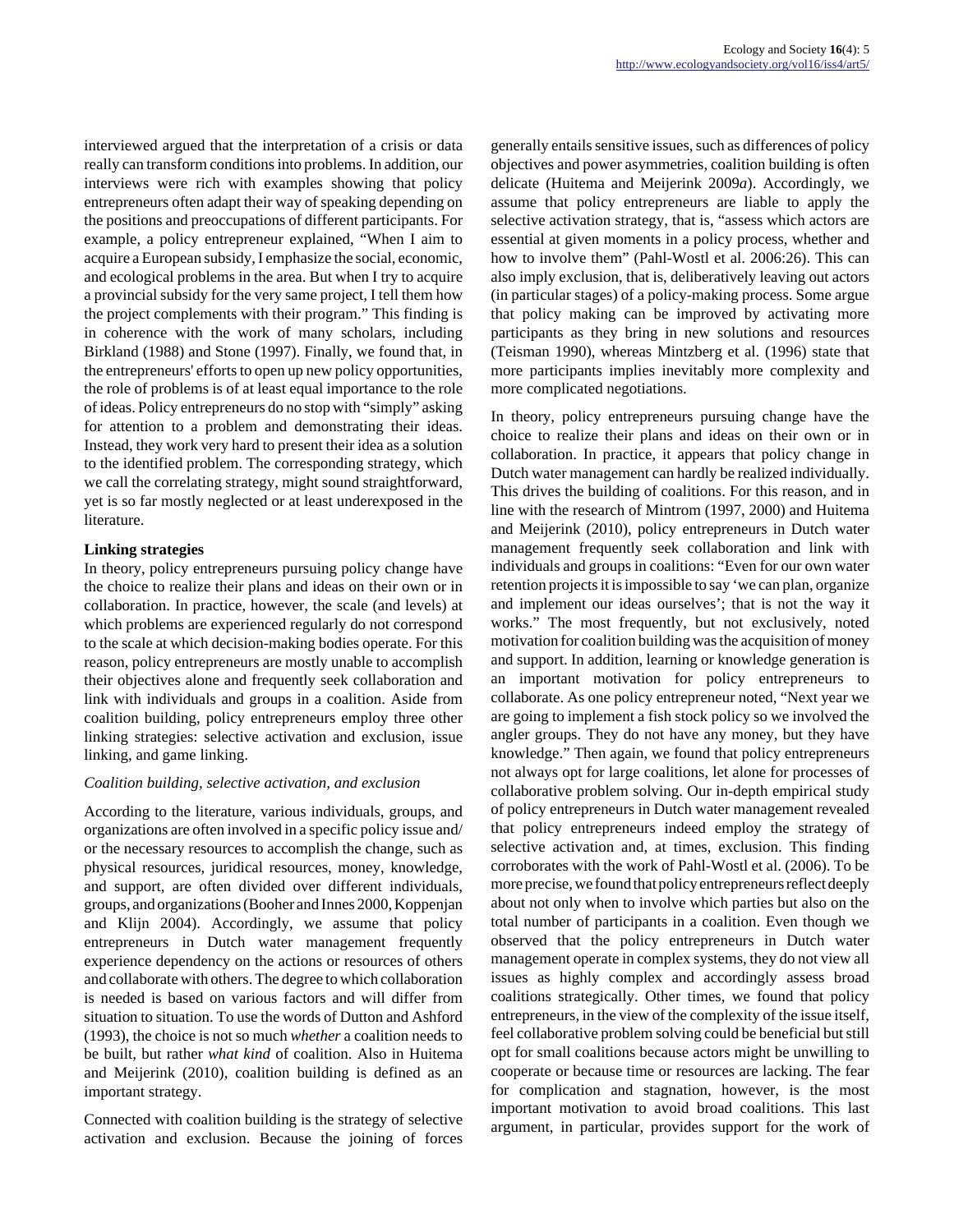Fischhendler (2004), Koppenjan and Klijn (2004), and Innes and Booher (2010). Our research suggests that policy entrepreneurs are generally very good in making appraisals as to when to involve which actors; nonetheless, we found that, from time to time, policy entrepreneurs face the dilemma of small versus broad coalitions. As one policy entrepreneur interviewed for this study remarked, "At times it is better to involve that specific party, other times it is not. It is a matter of tactics." Yet, the overall feeling of policy entrepreneurs in Dutch water management is that it is not strategic to exclude or deactivate parties: "The exclusion of parties is never a smart idea. You will always meet them again and this can frustrate your interest tremendously."

# *Issue linking*

Based on the work of Mintrom (2000), we expected that policy entrepreneurs must also be prepared to adjust their preferred problem definition and ideas for policy change to the interests and expectations of other participants. Such strategy is known as issue linking. It entails the linking of two or more issues, both the addition of dimensions to a problem and the combination of solutions with other solutions, for substantive and/or strategic reasons. Issue linking may contribute to different approaches, richer debates, and more successful outcomes (Teisman 1990, de Bruijn and ten Heuvelhof 2000). Because different individuals, groups, or organizations involved in policy formation become co-responsible for decisions, issue linking might also lead to more social and political support. At the same time, it may be a mechanism to realign or break existing coalitions (Fischhendler and Zilberman 2005). Yet, because participants are more likely to defend their own interests, this strategy does not always pay off and may cause delays, stagnation, or even conflicts (Fischhendler 2004, Koppenjan and Klijn 2004, Meijerink 2008).

The importance of issue linking is well supported by evidence from our comprehensive study of Dutch policy entrepreneurs in the water management sector. In their efforts to realize their preferred policy change, policy entrepreneurs not only link with other actors and parties, but also link problems and solutions. We found that policy entrepreneurs repeatedly take different problem perceptions and interests into account aiming to develop and select a solution that is satisfying for all relevant participants. In line with Teisman (1990) and de Bruijn and ten Heuvelhof (2000), all interviewed entrepreneurs felt that issue linking, if launched at the right moment, increases the likelihood of a better solution: "If you realize with a number of parties multiple goals on the same unit of land/plot … for the same, or perhaps less money, you can have a better plan." The strategy of issue linking is not exclusively employed for the good of the product but also for the process. As one policy entrepreneur remarked: "If you only try to reach your own goal … at a certain point you run up against so many objections from other parties that you can not make progress anymore." Aside from the advantages of issue linking, policy entrepreneurs experienced the dangers in terms of complication and stagnation, similar to what we have seen related to coalition building. As a result, they often reported facing a "single multi-issue" dilemma: "At times, it is hard to say what is best. Linking generates high value-added projects, at the same time, however, it may also cause more complexity, delays, and less mandate."

# *Game linking*

Policy change does not occur in a vacuum but in an arena with many ongoing policy games with partly overlapping issues and participants. Accordingly, efforts to change policy are influenced by other games, taking place at the same time or even in the future. Although this phenomenon may complicate efforts of realizing policy change, based on the work of Axelrod and Keohane (1985) and Putnam (1988), among others, we expect that policy entrepreneurs will also link games strategically. Game linking entails the linking of two or more parallel or future policy games, which opens up possibilities to find mutually acceptable concession packages.

In our study, we found that policy entrepreneurs in Dutch water management strategically link one or more games, and hence found support for the work of Axelrod and Keohane (1985) and Putnam (1988). A policy entrepreneur explained the choice to support a certain nonessential plan: "For [us] this plan is only negative, there is zero advantage … Still, we support it as we hope that they will support us with our project in the future." This citation shows us that policy entrepreneurs indeed note that strategic moves at one game table might facilitate or obstruct coalitions at the second table, and why policy entrepreneurs are sometimes prepared to take loss. In connection with this strategy, we found that policy entrepreneurs frequently face the dilemma between holding on to a certain position versus giving it away with the aim to receive better rewards (compensation) in another (future) game. Given that the same participants frequently need each other in parallel or future policy games, policy entrepreneurs state that the rules of the game are often played in such a manner that relations are not deteriorated.

#### **Relational management strategies**

In policy games, policy entrepreneurs inevitably do not deal with abstract representatives from "the other side" but with human beings with emotions, values, and ideas. Consequently, the policy game always has two outcomes: one substantive and one relational. The human aspect can help enormously when relations are characterized by mutual trust, respect, or even friendship. At the same time, when people feel angry, offended, annoyed, or betrayed, negotiations can be very difficult (Fisher et al. 1983, Koppenjan and Klijn 2004). Accordingly, it makes sense for a policy entrepreneur to negotiate in a way that fosters future good relations and does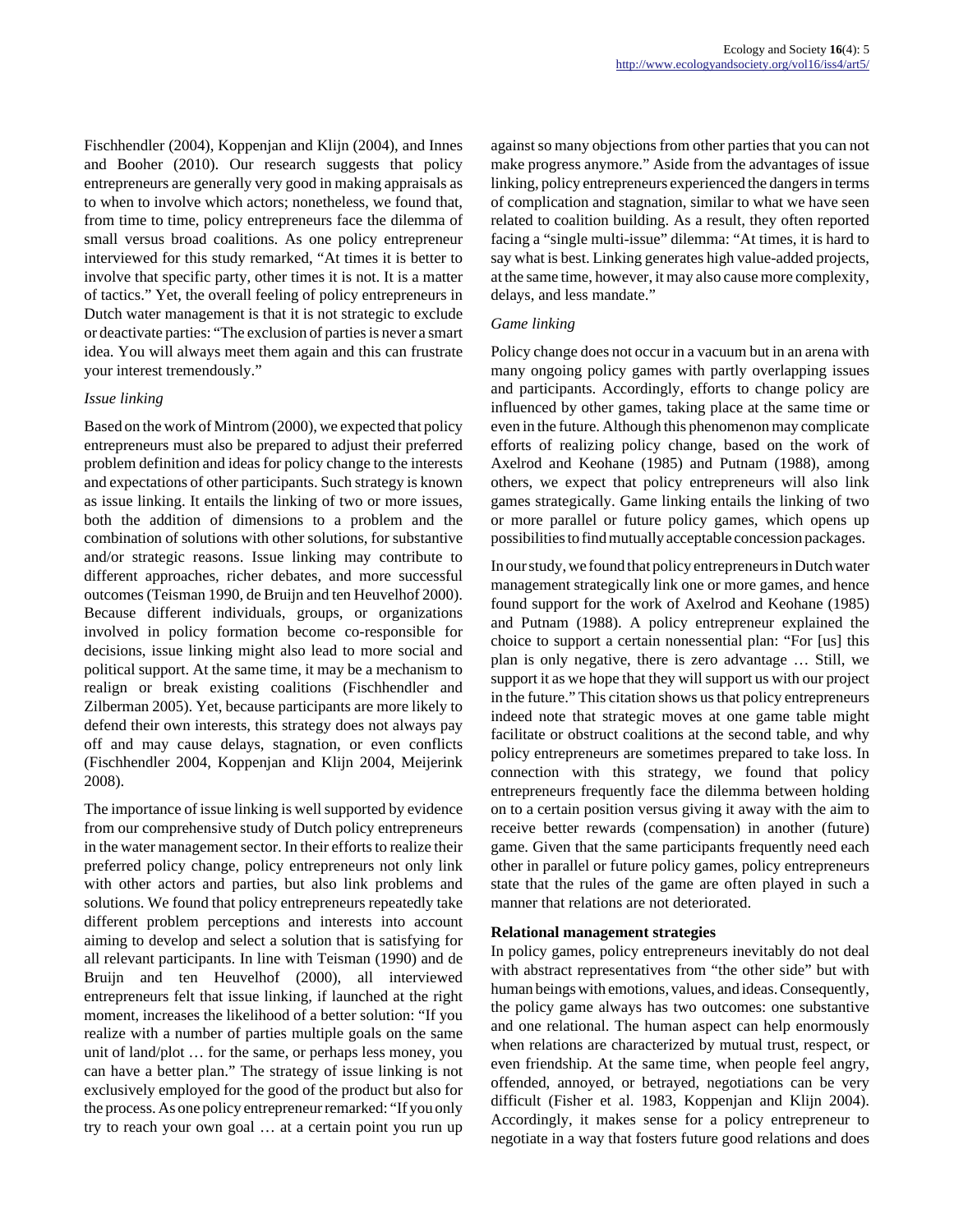not deteriorate them (Mintrom 2000, Koppenjan and Klijn 2004). Policy entrepreneurs use two main strategies: trust building and networking.

#### *Trust building*

The theoretical notion of the importance of relational management is supported by our study. We found that policy entrepreneurs in Dutch water management are very sensitive to the fact that they deal with human beings with emotions, values, and ideas. Hence, they stated that good relationships are crucial for the process of policy change: "Poor relationships can result in terrible delays; they make it very hard to reach your goals quickly." "When you reach your goal at the expense of your relationships, you will have to be very sure that you won't need that relation in the future. If you will need that relation in the future, you are certainly lost." Because most negotiations take place within existing relations, most interviewed policy entrepreneurs note that they always try to create or maintain good relations for the pursuit of their goals. In this regard, they state that it is important to display cooperative behavior and perhaps even more important to develop relationships of trust, and with that established evidence in support of the work of Kingdon (1984), Schneider et al. (1995), Mintrom (2000), Williams (2002), and Huitema and Meijerink (2010). At the same time, they confirmed how difficult and time consuming it is to build relationships of trust and how easy it is to lose it: "If at a certain point in time you can show that you keep your promise, you become a serious partner … It is devastating if you make an agreement and can not honor it" … "It only has to happen once and you have absolute distrust." What we expected less, however, is the critical importance of trust building. Yet, policy entrepreneurs in Dutch water management emphasized the importance of working toward good relations characterized by respect and mutual trust more than any other strategy. In this regard, it is interesting to note that, in the literature on adaptive comanagement and resilience, the importance of building trust actually is recognized (Olsson et al. 2004, Lebel et al. 2005, Hahn et al. 2006, Berkes 2009).

#### *Networking*

Given that policy entrepreneurs are mostly dependent on other parties, it can be expected that policy entrepreneurs will invest time and energy to build or maintain good relations by both formally and informally talking with and listening to a broad set of actors engaged in a certain domain, a strategy we refer to as networking. Networks matter because they help policy entrepreneurs to discover opportunities to build coalitions and gather reliable information in a relatively easy and efficient manner. Moreover, networking enables the entrepreneur to understand the preferences and worries of other participants (Kingdon 1984, Schneider et al. 1995, Mintrom 2000, Williams 2002). Indeed, also in Huitema and Meijerink's (2010) set of strategies, the strategy of the orchestration and managing of networks is prominently present. Research indicates that networks differ in nature; some networks can be long lasting, involving few interdependent actors frequently interacting, whereas others can be loosely integrated and relatively ad hoc. By definition, networks are always broader if compared with a coalition (Stevenson and Jarillo 1990). Important in this respect is the concept of redundancy: the key of networking is building relations not only with parties that are directly necessary, but also with those not directly needed in order to reach certain goals (de Bruijn and ten Heuvelhof 2000). Westley (2002) argues that cooperative behavior and networking is not only valid for external partners but also for within the internal organization.

This study indeed found that policy entrepreneurs in Dutch water management generally spend much time networking. As one policy entrepreneur put it: "I try to attend any meeting … whether it is from the farmers or nature conservationists … I am a member of all relevant organizations. Moreover, I keep up with what happens in the municipal councils, also on my evenings off." Hence, we established evidence in support of the work of Kingdon (1984), Schneider et al. (1995), Mintrom (2000), Williams (2002), and Huitema and Meijerink (2010). The entrepreneurs report that networks matter because they help them discover new ideas and opportunities. Networking enables them to understand the preferences, plans, worries, and world views of the other participants. This knowledge helps them to discover opportunities for coalition building, issue linking, and game linking. In addition, they state that networking helps them to determine which arguments will persuade others to support their policy ideas. As one Dutch policy entrepreneur interviewed for this study remarked, "I think it is important to see which way the wind blows by a wide range of people … it is key to get a feeling about people's ideas."

As a final point, the policy entrepreneurs in our study emphasized that relational management is by no means solely an external concern. Instead, the present study revealed that policy entrepreneurs perceive networking within their internal organization as being at least as important as networking with external partners. They feel the game within their organization (support of the internal political board and bureaucratic organization) is as crucial as the external game. As one policy entrepreneur noted, "If you negotiate with partners about a project, perhaps the negotiation process back home is even more important." This finding is consistent with that of Westley (2002), yet the great importance that policy entrepreneurs attach to it is a new insight.

#### **Arena strategies**

Other than attention- and support-seeking strategies, linking strategies, and relational management strategies, policy entrepreneurs play strategically with the time and place of the policy process. In other words, they can strategically play with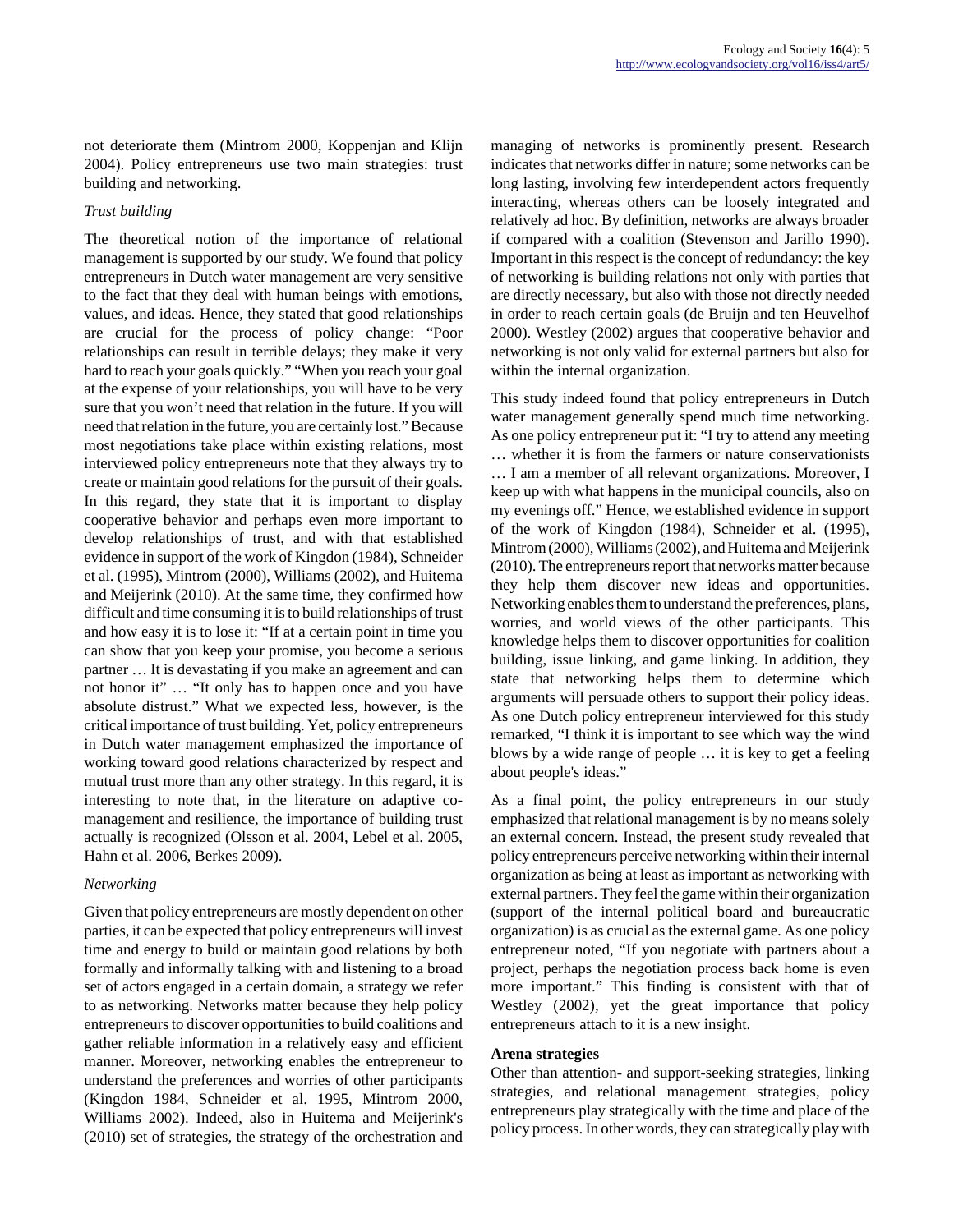the policy arena, that is, the locus in which their policy game is placed and wherein problem definitions and policy ideas are turned into policy decisions (Timmermans and Bleiklie 1999). There are two different arena strategies, one focusing on place, and one focusing on time: the venue shopping and the timing strategy.

# *Venue shopping*

Venue shopping is associated with the choice between the various possible places where one can effect change. By employing this strategy, policy entrepreneurs "try to alter the roster of participants who are involved in the issue by seeking out the most favorable venue for the consideration of their issues" (Baumgartner and Jones 1991:1045). At some points, policy entrepreneurs might prefer to act in accordance with regular and established procedures, whereas at other moments, or even in parallel, they might prefer a venue without the usual or prescribed procedures. Possible venues include not only different levels of government but also regulatory agencies and legislative bodies (McCown 2004). Especially in surroundings that provide little or no support for policy change, venue shopping can improve the policy entrepreneurs' chances for success and therefore lead to dramatic reversals in policy outcomes (Baumgartner and Jones 1991, Mintrom 2000). For this reason, and in accordance with Huitema and Meijerink (2010), we expected that venue shopping is an important strategy for policy entrepreneurs.

In our study, we found that most policy entrepreneurs noted that venue shopping can *potentially* result in new sets of participants involved in a particular policy issue and therefore may disarm opponents or strengthen the position of supporters of a particular policy change. Yet, contrary to our expectation, policy entrepreneurs most often experience very little freedom in the choice of possible places where they could effect change. In other words, it became clear that, at the subnational regional level, where concrete projects needs to be realized, the recognition, exploitation, and manipulation of different venues are only a strategy of minor importance. This is different from the national level (Meijerink and Huitema 2010). Presumably, this distinction can be explained by differences in institutional context, as the subnational regional level might offer less alternative venues than the national context. Only in terms of subsidy acquisitions, policy entrepreneurs in Dutch water management feel that venue shopping can be fruitful and enhance their chances of policy change.

# *Timing*

A second arena strategy is timing. In a variety of ways, time plays an important role in policy making. Time is not only the outcome of a process; it has an independent influence on the process as well. Strategies to influence time differ in their extent. Kingdon (1984) notes that policy entrepreneurs should be alert to the right moments and refers to this chance for action as the opening of the policy window. Due to the short moments of opening windows, it is crucial for policy entrepreneurs to recognize and exploit those moments appropriately (Kingdon 1984, Huitema and Meijerink 2010). In anticipating the presence or absence of policy windows, policy entrepreneurs can try to speed up or slow down the policy-making process. Yet, as the sense of urgency and willingness to change perceptions will not continue indefinitely, focusing events can only create opportunities when the timing is right, and the moment in which ideas are presented and participants get involved is highly important (de Bruijn and ten Heuvelhof 2000), we expected that the timing strategy also functions as an overarching, or meta-, strategy.

The notion that timing is important is supported by our study. In line with Kingdon (1984) and Huitema and Meijerink (2010), we found that policy entrepreneurs in Dutch water management are always on the lookout for policy windows. Besides, policy entrepreneurs play for time by slowing down, requesting a time out, or asking for more research. Deadlines, on the other hand, are used to accelerate the process, even if policy entrepreneurs are aware that these effects are not always straightforward. In addition, the interviews revealed that policy entrepreneurs act strategically with deadlines initiated by other parties. One of them explained his reaction on a deadline set by the other party: "Since I am not in a hurry, setting a deadline would be really stupid. Whereas the other party feels the pressure, we won't negotiate until very close to the deadline … this makes our position much stronger." More importantly, the policy entrepreneurs interviewed for this study regularly underlined the importance of timing in relation to the different attention- and support-seeking, linking, and relational management strategies, and herewith provide evidence for our assumption that timing functions also as a metastrategy. For example, and consistent with the suggestion of de Bruijn and ten Heuvelhof (2000), policy entrepreneurs feel that it is better to involve participants at an early stage to prevent resistance. At the same time, they indicated that engaging too early can be unfavorable. "It works counterproductive when you involve people too early. If you can only say 'there is something we want, but we do not know what and when', you only foster fantasies, ghosts, and stirs up trouble."

# **DISCUSSION AND CONCLUSION**

This micro-level study on strategies of policy entrepreneurs working in regional project settings generated more in-depth knowledge and more detailed understanding of the variety and diversity of strategies that policy entrepreneurs employ. We found that, in their efforts to direct policy change, policy entrepreneurs in Dutch water management employ a wealth of strategies that can be grouped into attention- and supportseeking strategies, linking strategies, relational management strategies, and arena strategies. In this manner, our study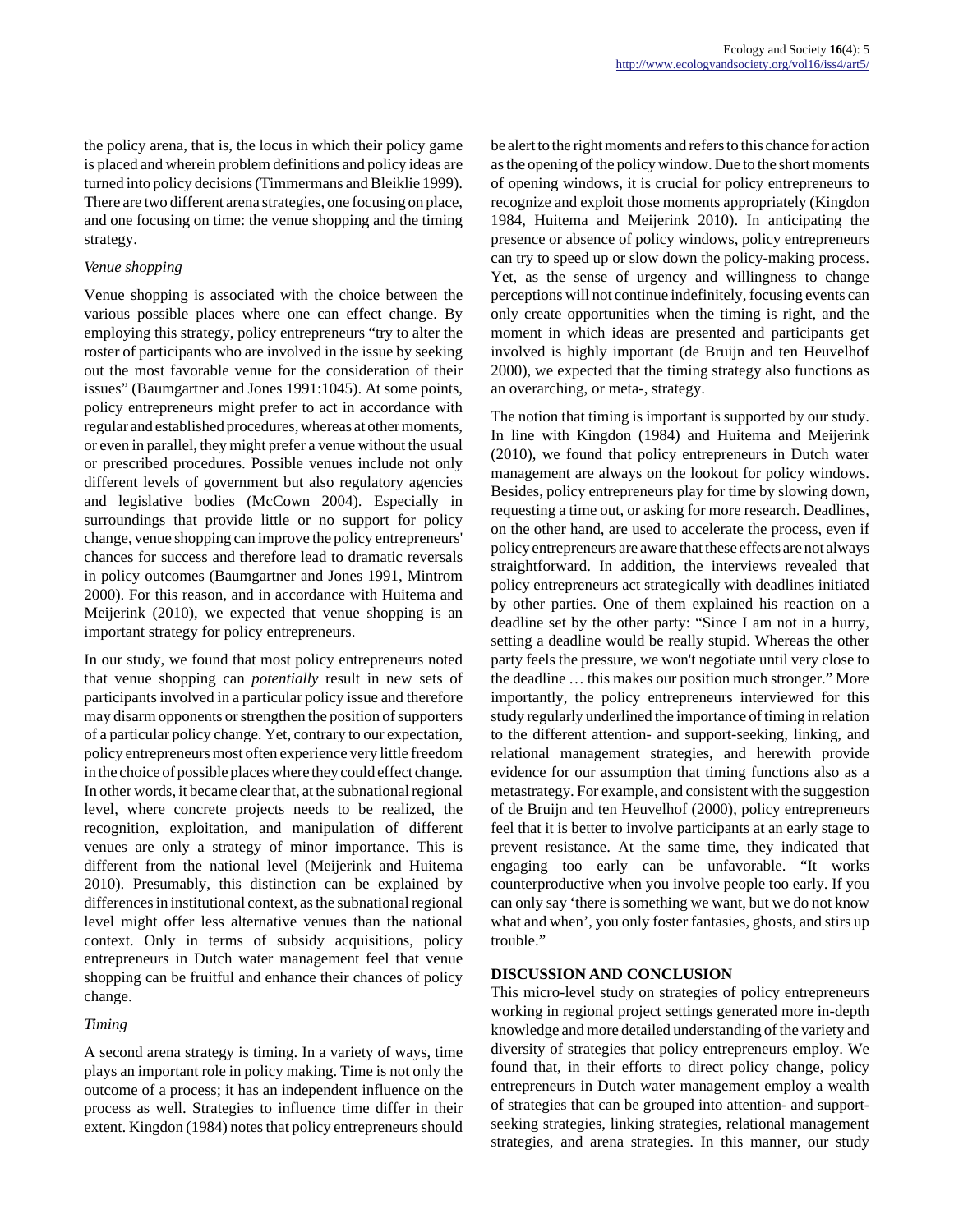contributed important new empirical and theoretical insights to explain policy change. This study complements the work of several other scholars who described the strategic behavior of policy entrepreneurs (e.g., King and Roberts 1987, Schneider et al. 1995, Mintrom and Vergari 1998, Mintrom 2000). It also complements the work of Robert and King (1991) and, more recently, Huitema and Meijerink (2009*a*, 2010), who offered a detailed description of entrepreneurial strategies, yet had a different focus. Huitema and Meijerink (2010) focused on policy transitions at the national level and based their theoretical analysis therefore primarily on the policy sciences literature. In this study, our focus is on the subnational level, where most practical projects are carried out. For this reason, we also extensively draw on the literature on project management and network management. Yet, overall, our findings support their earlier study. Also at the subnational regional level, policy entrepreneurs build coalitions and sell ideas, orchestrate and manage networks, and recognize and exploit windows of opportunity. Yet, unlike at the national level, the recognition, exploitation, and manipulation of different venues are much less important at the subnational level. Also, the first strategy identified by Huitema and Meijerink (2010)—the development of new ideas—is not identified as a separate strategy in this study.

Apart from the contributions on the strategies themselves, our comprehensive study in the Dutch water management sector generated several additional important findings. Policy entrepreneurs by no means employ the foregoing strategies in a chronological order. Instead, we found that policy entrepreneurs concurrently employ attention- and supportseeking strategies, linking strategies, relational management strategies, and arena strategies. Using Westley's (2002) conceptualization that envisions strategies as balls, one can conclude that, in order to be successful, policy entrepreneurs must constantly juggle *all* balls and cannot neglect or drop a single one. We concluded that policy entrepreneurs in their juggling efforts constantly focus on three strategic focal points. First, they use strategies to draw attention to new problems or to change existing problem definitions. Secondly, entrepreneurs use strategies to introduce (new) solutions or the perception of them. Thirdly, entrepreneurs use strategies to maintain or change the constitution of, or relation with, participants. Following the conceptualization of the stream models by Cohen et al. (1972) and Kingdon (1984), we can say that policy entrepreneurs pay close attention to three streams: the problem stream, the solution stream, and the participation stream. Interestingly, we found that most strategies are used to direct more than one stream. The strategy of rhetorical persuasion, for example, is used to influence the perception of the problem and the solution as well as to build trust and facilitate collaboration. But we found more interlinkages between the three streams and the strategies. For example, the problem definition itself, as well as the policy proposition, is affected by who is involved, just as the actors' decisions of whether or not to participate in a particular policy issue depends on the definition of the problem, the proposed solution, and the existing relationship. In addition, changes in the proposed solutions can affect existing problem definitions and vice versa. This leads us to the conclusion that, in contrast to Kingdon's argument, the streams affect each other as they develop.

What is more, whereas Kingdon (1984) assumes that developing and coupling of streams develops rather unpredictably and only when the "time is right," our study suggests that, by employing certain strategies, the development of streams and their coupling can to some extent also be influenced and steered. On the basis of what policy entrepreneurs put forward in our interviews, we conclude that, by operating strategically, policy entrepreneurs are indeed, to some degree, capable of directing policy change. This fairly optimistic finding is in contrast to what is suggested in many prevailing theories on policy change, in which it is commonly assumed that policy change is nearly impossible to realize without, for example, the occurrence of external shocks (Sabatier and Weible 2007) or punctuations (Baumgartner and Jones 1991). Yet, given the wide range of strategies that policy entrepreneurs use in Dutch water management, one may ask whether the conclusion would be justified that this steering and coupling is straightforward and unproblematic. The strategic dilemmas that this study has uncovered *alone* suggest that this is certainly not the case. Nevertheless, our findings are promising in the light of the fact that the capability to adapt to and to direct change is a key element of resilience in socialecological systems (Gunderson 1999, Folke et al. 2005). In connection with this, it is worth noting that policy entrepreneurs generally appear to be very good at making appraisals as to when to involve which actors. At times, policy entrepreneurs advocate broad coalitions or even processes of collaborative management, along the lines of adaptive comanagement (Olsson et al. 2007, Berkes 2009). Other times, they consciously avoid such processes, often because they fear complication and stagnation, from time to time also because they simply want their idea to be accepted. This latter finding corroborates the work of Meijerink and Huitema (2010). However, their conclusion that policy entrepreneurs thus "create barriers to future change" needs refining. Policy entrepreneurs in Dutch water management are constantly on the alert for future policy-change opportunities, and by no means do they only focus on one single transition. In fact, unlike the findings at the national level by Huitema and Meijerink (2010), we observed that, at a subnational regional level, policy entrepreneurs frequently employ strategies (in particular the game linking strategy), precisely for the reason that they are also involved in both concurrent and future policy-change trajectories.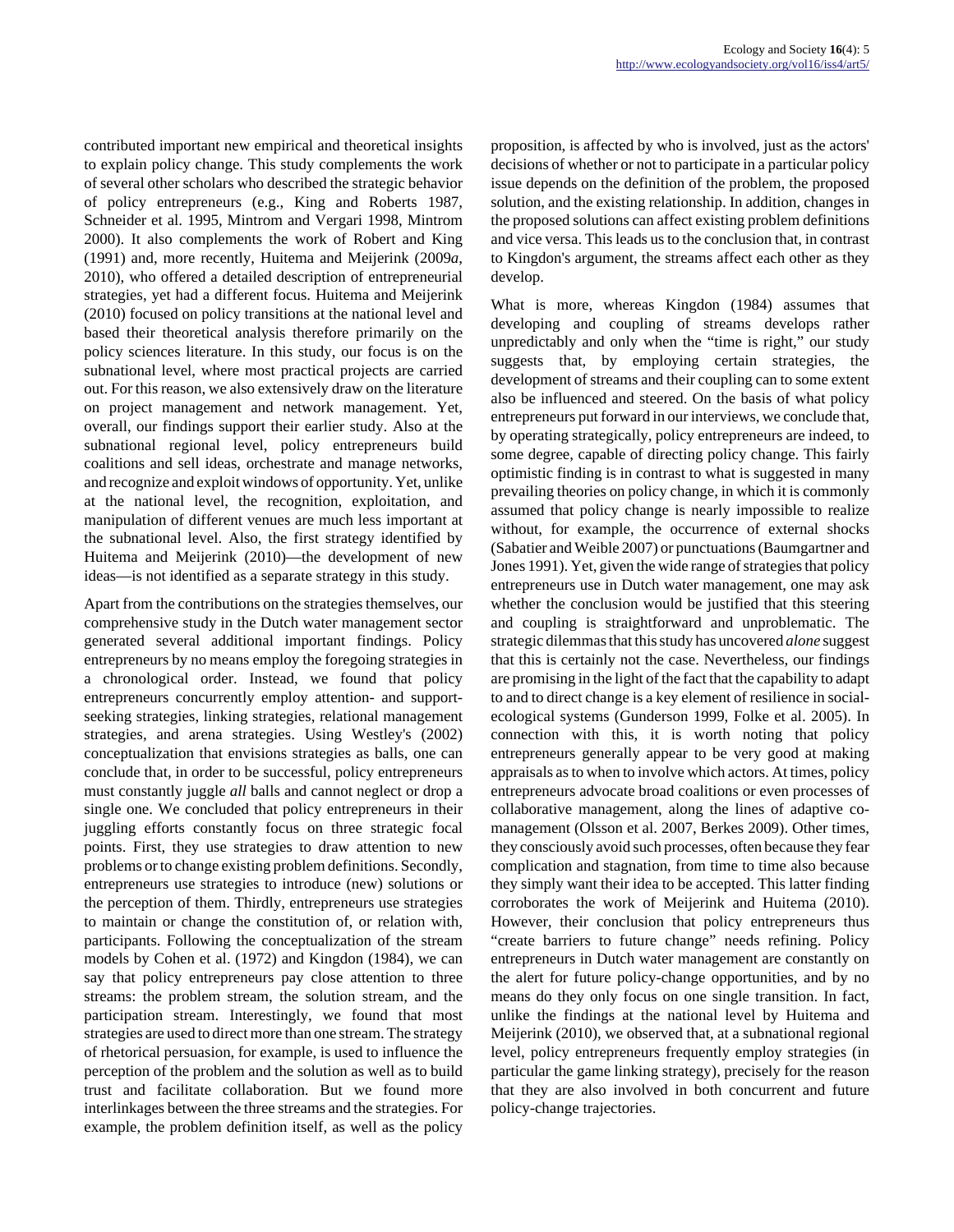The above conclusions about policy entrepreneurs and policy change are important but need also to be approached with some caution, which points to further research needs. First, the number of interviewees in this study is relatively limited; for increased validity, future research should encompass a wider set of respondents. Second, it would be interesting to see to what extent, if at all, there are differences between the strategies of policy entrepreneurs and those of political and public entrepreneurs, which are not included in this study. A third limitation of this study is that we did not follow policychange projects in time but discussed processes retrospectively. To deepen our understanding of the success and appropriateness of distinct entrepreneurial strategies and to examine *when* strategies are combined with *what* effect, such an alternative approach would be recommended. Fourth, as to better understand to what extent the context in which this research was conducted might have influenced our results that is, a small country marked by a dense and highly consensus-based policy network—future research needs to draw on an extended research design that includes international comparisons. After all, Te Boekhorst et al. (2010) have shown that policy entrepreneurs in a centralized country such as China have a rather different role and position as compared with those in European countries.

*Responses to this article can be read online at: <http://www.ecologyandsociety.org/vol16/iss4/art5/responses/>*

#### **Acknowledgments:**

*We are grateful to Michael Mintrom, Jeroen Warner, and Thijs Etty, and especially Dave Huitema, for inspiration and constructive discussions. The research described here has benefitted from financial contributions of the European Union (the Newater project, contract no. 511179 GOCE and the FP7 RESPSONSES project, Grant Agreement number 244092), and the Dutch knowledge impulse program Living with Water. We thank the anonymous reviewers for their valuable comments and suggestions.*

#### **LITERATURE CITED**

Armitage, D., F. Berkes, and N. Doubleday. 2007. Introduction: moving beyond co-management. Pages 1-15 *in* D. Armitage, F. Berkes, and N. Doubleday, editors. *Adaptive co-management: collaboration, learning, and multi-level governance*. UBC Press, Vancouver, Canada.

Axelrod, R., and R. O. Keohane. 1985. Achieving cooperation under anarchy: strategies and institutions. *World Politics* 38 (1):226-254. <http://dx.doi.org/10.2307/2010357>

Baumgartner, F. R., and B. D. Jones. 1991. Agenda dynamics and policy subsystems. *The Journal of Politics* 53 (4):1044-1074. <http://dx.doi.org/10.2307/2131866>

Baumgartner, F. R., and B. D. Jones. 1993. *Agendas and instability in American politics.* University of Chicago Press, Chicago, Illinois, USA.

Berkes, F. 2009. Evolution of co-management: role of knowledge generation, bridging organizations and social learning. *Journal of Environmental Management* 90:1692-1702. <http://dx.doi.org/10.1016/j.jenvman.2008.12.001>

Biermann, F. 2007. "Earth system governance" as a crosscutting theme in global change research. *Global Environmental Change: Human and Policy Dimensions* 17 (3-4):326-337.<http://dx.doi.org/10.1016/j.gloenvcha.2006.11.010>

Biermann, F., and B. Siebenhüner, editors. 2009. *Managers of global change: the influence of international environmental bureaucracies*. MIT Press, Cambridge, Massachusetts, USA.

Birkland, T. A. 1988. Focusing events, mobilization, and agenda setting. *Journal of Public Policy* 18(1):53-74. [http://d](http://dx.doi.org/10.1017/S0143814X98000038) [x.doi.org/10.1017/S0143814X98000038](http://dx.doi.org/10.1017/S0143814X98000038)

Booher, D. E., and J. E. Innes. 2000. Network power in collaborative planning. *Journal of Planning Education and Research* 21(3):221-236. [http://dx.doi.org/10.1177/0739456X](http://dx.doi.org/10.1177/0739456X0202100301) [0202100301](http://dx.doi.org/10.1177/0739456X0202100301)

Cohen, M. D., J. G. March, and J. P. Olsen. 1972. A garbage can model of organizational choice. *Administrative Science Quarterly* 17(1):1-25. <http://dx.doi.org/10.2307/2392088>

de Bruijn, J. A., and E. F. ten Heuvelhof. 2000. *Networks and decision making.* LEMMA, Utrecht, The Netherlands.

deLeon, L. 1996. Ethics and entrepreneurship. *Policy Studies Journal* 24:495-510. [http://dx.doi.org/10.1111/j.1541-0072.1996.](http://dx.doi.org/10.1111/j.1541-0072.1996.tb01642.x) [tb01642.x](http://dx.doi.org/10.1111/j.1541-0072.1996.tb01642.x)

Drucker, P. D. 1985. *Innovation and entrepreneurship*. HarperCollins, New York, New York, USA. [http://dx.doi.org](http://dx.doi.org/10.1080/07377366.1986.10401060) [/10.1080/07377366.1986.10401060](http://dx.doi.org/10.1080/07377366.1986.10401060)

Dutton, J. E., and S. J. Ashford. 1993. Selling issues to top management. *The Academy of Management Review* 18 (3):397-428. <http://dx.doi.org/10.2307/258903>

Fischhendler, I. 2004. Legal and institutional adaptation to climate uncertainty: a study of international rivers. *Water Policy* 6:281-302.

Fischhendler, I., and D. Zilberman. 2005. Packaging policies to reform the water sector: the case of the Central Valley Project Improvement Act. *Water Resources Research* 41:1-14. <http://dx.doi.org/10.1029/2004WR003786>

Fisher, R., W. Ury, B. Patton, and H. Kuipers. 1983. *Excellent onderhandelen: een praktische gids voor het best mogelijke resultaat in iedere onderhandeling.* Veen, Utrecht, The Netherlands.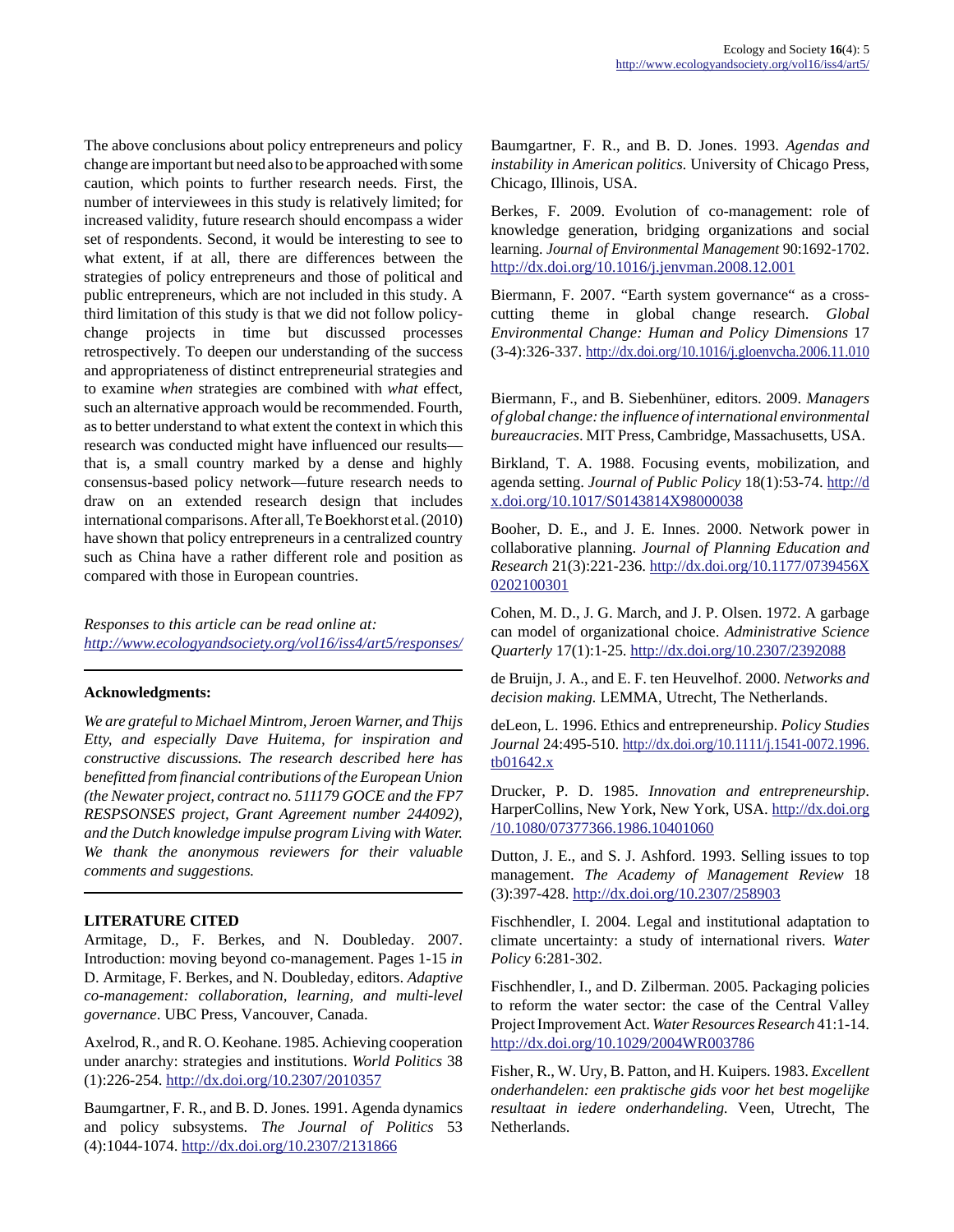Folke, C., T. Hahn, P. Olsson, and J. Norberg. 2005. Adaptive governance of social-ecological systems. *Annual Review of Environment and Resources* 30(1):441-473. [http://dx.doi.org/](http://dx.doi.org/10.1146/annurev.energy.30.050504.144511) [10.1146/annurev.energy.30.050504.144511](http://dx.doi.org/10.1146/annurev.energy.30.050504.144511)

Gleick, P. H. 2003. Global freshwater resources: soft-path solutions for the 21st century. *Science* 302(5650):1524-1528. <http://dx.doi.org/10.1126/science.1089967>

Gunderson, L. H. 1999. Resilience, flexibility and adaptive management: antidotes for spurious certitude? *Conservation Ecology* 3(1):7. [online] URL: [http://www.consecol.org/vol3/](http://www.consecol.org/vol3/iss1/art7/) [iss1/art7/](http://www.consecol.org/vol3/iss1/art7/) 

Hahn, T., P. Olsson, C. Folke, and K. Johansson. 2006. Trustbuilding, knowledge generation and organizational innovations: the role of a bridging organization for adaptive comanagement of a wetland landscape around Kristianstad, Sweden. *Human Ecology* 34(4):573-592. [http://dx.doi.org/10](http://dx.doi.org/10.1007/s10745-006-9035-z) [.1007/s10745-006-9035-z](http://dx.doi.org/10.1007/s10745-006-9035-z)

Huitema, D., and S. Meijerink, editors. 2009*a*. *Water policy entrepreneurs: a research companion to water transitions around the globe.* Edward Elgar, Cheltenham, UK.

Huitema, D., and S. Meijerink. 2009*b*. Policy dynamics in Dutch water management: analyzing the contribution of policy entrepreneurs to policy change. Pages 349-368 *in* D. Huitema and S. Meijerink, editors. *Water policy entrepreneurs: a research companion to water transitions around the globe*. Edward Elgar, Cheltenham, UK.

Huitema, D., and S. Meijerink. 2010. Realizing water transitions: the role of policy entrepreneurs in water policy change. *Ecology and Society* 15(2): 26. [online] URL: [http://](http://www.ecologyandsociety.org/vol15/iss2/art26/) [www.ecologyandsociety.org/vol15/iss2/art26/](http://www.ecologyandsociety.org/vol15/iss2/art26/)

Ingram, H., and L. Fraser. 2006. Path dependency and adroit innovation: the case of California water. Pages 78-109 *in* R. Repetto, editor. *Punctuated-equilibrium and the dynamics of U.S. environmental policy.* Yale University Press, New Haven, Connecticut, USA.

Innes, J. E., and D. E. Booher. 2010. *Planning with complexity: an introduction to collaborative rationality for public policy*. Routledge, London, UK.

Johnson, B. L. 1999. Introduction to the special feature: adaptive management - scientifically sound, socially challenged? *Ecology and Society* 3(1). [online] URL: [http://w](http://www.ecologyandsociety.org/vol3/iss1/art10/) [ww.ecologyandsociety.org/vol3/iss1/art10/](http://www.ecologyandsociety.org/vol3/iss1/art10/)

King, P. J., and N. C. R. Roberts. 1987. Policy entrepreneurs: catalysts for policy innovation. *Journal of State Government* 60:172-179.

Kingdon, J. W. 1984. *Agendas, alternatives, and public policies*. HarperCollins, New York, New York, USA. [http://d](http://dx.doi.org/10.3886/ICPSR28024) [x.doi.org/10.3886/ICPSR28024](http://dx.doi.org/10.3886/ICPSR28024)

Koppenjan, J. 1993. *Management van de beleidsvorming: een studie naar de totstandkoming van beleid op het terrein van het binnenlands bestuur*. VUGA, 's-Gravenhage, The Netherlands.

Koppenjan, J., and E. H. Klijn. 2004. *Managing uncertainties in networks: a network approach to problem solving and decision making*. Routledge, London, UK.

Kuhnert, S. 2001. An evolutionary theory of collective action: Schumpeterian entrepreneurship for the common good. *Constitutional Political Economy* 12(1):13-29. [http://dx.doi.o](http://dx.doi.org/10.1023/A:1016677020228) [rg/10.1023/A:1016677020228](http://dx.doi.org/10.1023/A:1016677020228)

Kuks, S. M. M. 2010. Institutional evolution of the Dutch water board model. Pages 155-170 *in* S. Reinhard and H. Folmer, editors. *Water policy in the Netherlands: integrated management in a densely populated delta.* RRF Press, Washington, D.C., USA.

Lebel, L., P. Garden, and M. Imamura. 2005. The politics of scale, position, and place in the governance of water resources in the Mekong region. *Ecology and Society* 10(2): 18. [online] URL:<http://www.ecologyandsociety.org/vol10/iss2/art18/>

McCown, T. L. 2004. *Policy entrepreneurs and policy change examining the linkages between TANF, domestic violence and the FVO.* West Virginia University Libraries, Morgantown, West Virginia, USA.

Meijerink, S. 2008. Explaining continuity and change in international policies: issue linkage, venue change, and learning on policies for the river Scheldt estuary 1967-2005. *Environment and Planning* 40:848-866. [http://dx.doi.org/10.1](http://dx.doi.org/10.1068/a3911) [068/a3911](http://dx.doi.org/10.1068/a3911)

Meijerink, S., and D. Huitema. 2010. Policy entrepreneurs and change strategies: lessons from sixteen case studies of water transitions around the globe. *Ecology and Society* 15(2): 21. [online] URL: [http://www.ecologyandsociety.org/vol15/iss2/](http://www.ecologyandsociety.org/vol15/iss2/art21/) [art21/](http://www.ecologyandsociety.org/vol15/iss2/art21/)

Mintrom, M. 1997. Policy entrepreneurs and the diffusion of innovation. *American Journal of Political Science* 41 (3):738-770. <http://dx.doi.org/10.2307/2111674>

Mintrom, M. 2000. *Policy entrepreneurs and school choice*. Georgetown University Press, Washington, D.C., USA.

Mintrom, M., and S. Vergari. 1996. Advocacy coalitions, policy entrepreneurs, and policy change. *Policy Studies Journal* 24(3):420-434. [http://dx.doi.org/10.1111/j.1541-007](http://dx.doi.org/10.1111/j.1541-0072.1996.tb01638.x) [2.1996.tb01638.x](http://dx.doi.org/10.1111/j.1541-0072.1996.tb01638.x)

Mintrom, M., and S. Vergari. 1998. Policy networks and innovation diffusion: the case of state education reforms. *The Journal of Politics* 60(1):126-148. [http://dx.doi.org/10.2307/2](http://dx.doi.org/10.2307/2648004) [648004](http://dx.doi.org/10.2307/2648004)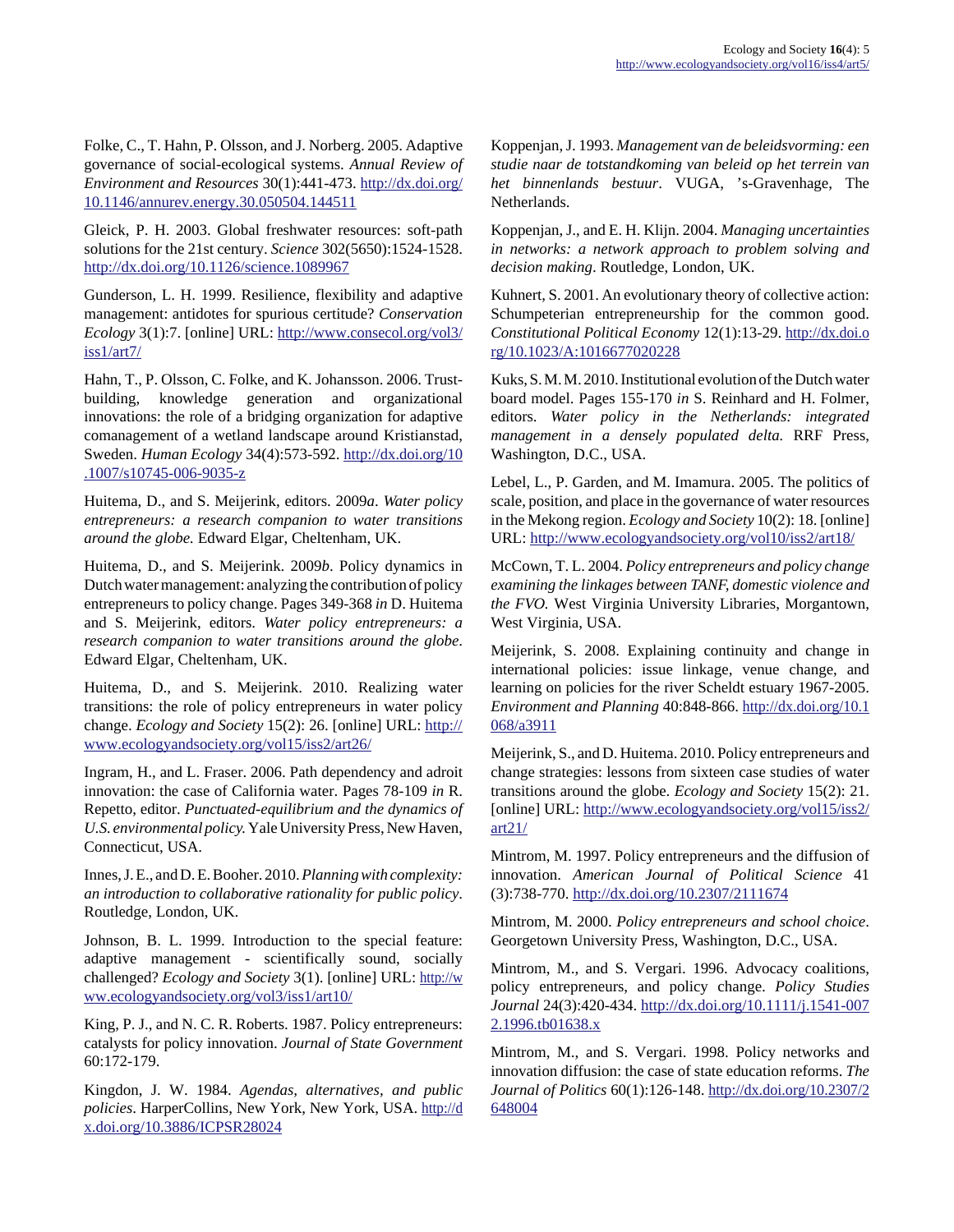Mintzberg H., L. Jorgensen, D. Dougherty, and F. Westley. 1996. Some surprising things about collaboration: knowing how people connect makes it work better. *Organizational Dynamics* 25:60-71. [http://dx.doi.org/10.1016/S0090-2616\(96\)](http://dx.doi.org/10.1016/S0090-2616(96)90041-8) [90041-8](http://dx.doi.org/10.1016/S0090-2616(96)90041-8)

Olsson, P., C. Folke, and F. Berkes. 2004. Adaptive comanagement for building resilience in social-ecological systems. *Environmental Management* 34(1):75-90. [http://dx.d](http://dx.doi.org/10.1007/s00267-003-0101-7) [oi.org/10.1007/s00267-003-0101-7](http://dx.doi.org/10.1007/s00267-003-0101-7)

Olsson, P., C. Folke, V. Galaz, T. Hahn, and L. Schultz. 2007. Enhancing the fit through adaptive co-management: creating and maintaining bridging functions for matching scales in the Kristianstads Vattenrike Biosphere Reserve Sweden. *Ecology and Society* 12(1): 28. [online] URL: [http://www.ecologyand](http://www.ecologyandsociety.org/vol12/iss1/art28/) [society.org/vol12/iss1/art28/](http://www.ecologyandsociety.org/vol12/iss1/art28/)

Olsson, P., L. H. Gunderson, S. R. Carpenter, P. Ryan, L. Lebel, C. Folke, and C. S. Holling. 2006. Shooting the rapids: navigating transitions to adaptive governance of socialecological systems. *Ecology and Society* 11(1): 18. [online] URL:<http://www.ecologyandsociety.org/vol11/iss1/art18/>

Ostrom, E. 1965. *Public entrepreneurship: a case study in ground water basin management.* Dissertation. Department of Political Science, University of California, Los Angeles, California, USA.

Pahl-Wostl, C., G. Berkamp, and K. Cross. 2006. Adaptive management of upland rivers facing global change: general insights and specific considerations for the Rhone Basin. [online] URL: [http://rosenberg.ucanr.org/documents/Rosenbe](http://rosenberg.ucanr.org/documents/Rosenberg_Paper_Pahl-Wostlcanada.pdf) [rg\\_Paper\\_Pahl-Wostlcanada.pdf](http://rosenberg.ucanr.org/documents/Rosenberg_Paper_Pahl-Wostlcanada.pdf)

Plummer, R., and D. R. Armitage. 2007. Charting the new territory of adaptive co-management: a Delphi study. *Ecology and Society* 12(2): 10. [online] URL: [http://www.ecologyand](http://www.ecologyandsociety.org/vol12/iss2/art10/) [society.org/vol12/iss2/art10/](http://www.ecologyandsociety.org/vol12/iss2/art10/)

Putnam, R. D. 1988. Diplomacy and domestic politics: the logic of two-level games. *International Organization* 42 (3):427-460. <http://dx.doi.org/10.1017/S0020818300027697>

Roberts, N. C., and P. J. King. 1991. Policy entrepreneurs: their activity structure and function in the policy process. *Journal of Public Administration Research and Theory* 2:147-175.

Roth D., and J. Warner. 2007. Flood risk, uncertainty and changing river protection policy in the Netherlands: the case of "calamity polders." *Tijdschrift voor Economische en Sociale Geografie* 98(4):519-525. [http://dx.doi.org/10.1111/j](http://dx.doi.org/10.1111/j.1467-9663.2007.00419.x) [.1467-9663.2007.00419.x](http://dx.doi.org/10.1111/j.1467-9663.2007.00419.x)

Sabatier, P. A., and C. Weible. 2007. The advocacy coalition framework: innovations and clarifications. Pages 189-220 *in* P. A. Sabatier, editor. *Theories of the Policy Process.* Westview Press, Boulder, Colorado, USA.

Schiller, W. 1995. Senators as policy entrepreneurs: using bill sponsorship to shape legislative agendas. *American Political Science Review* 39:186-203. <http://dx.doi.org/10.2307/2111763>

Schneider, M., P. E. Teske, and M. Mintrom. 1995. *Public entrepreneurs: agents for change in American government.* Princeton University Press, Princeton, New Jersey, USA.

Stevenson, H. H., and J. C. Jarillo. 1990. A paradigm of entrepreneurship: entrepreneurial management. *Strategic Management Journal* 11:17-27.

Stone, D. 1997. *The art of political decision making*. W. W. Norton, New York, New York, USA.

Te Boekhorst, D. G. J., T. J. M. Smits, X. Yu, L. Li, G. Lei, and C. Zhang. 2010. Implementing integrated river basin management in China. *Ecology and Society* 15(2): 23. [online] URL:<http://www.ecologyandsociety.org/vol15/iss2/art23/>

Teisman, G. R. 1990. Projectontwikkeling als "konzertierte aktion." Pages 207-208 *in* J. A. M. Hufen, and A. B. Ringeling, editors. *Beleidsnetwerken: overheids-, semi-overheids- en particuliere organisaties in wisselwerking.* VUGA, Den Haag, The Netherlands.

Timmermans, A., and I. Bleiklie. 1999. *Institutional conditions for policy. Design: types of arenas and rules of the game.* Paper presented to the ECPR Joint Sessions of Workshops, March 31, Mannheim, Germany.

Van der Brugge, R., J. Rotmans, and D. Loorbach. 2005. The transition in Dutch water management. *Regional Environmental Change* 5(4):164-176. [http://dx.doi.org/10.1007/](http://dx.doi.org/10.1007/s10113-004-0086-7) [s10113-004-0086-7](http://dx.doi.org/10.1007/s10113-004-0086-7)

Van Leussen, W., and K. Lulofs. 2010. Governance of water resources. Pages 171-184 *in* S. Reinhard and H. Folmer, editors. *Water policy in the Netherlands: integrated management in a densely populated delta.* RRF Press, Washington, D.C., USA.

Walters, C., and C. S. Holling. 1990. Large-scale management experiments and learning by doing. *Ecology* 71(6):2060-2068. <http://dx.doi.org/10.2307/1938620>

Weissert, C. S. 1991. Policy entrepreneurs, policy opportunists, and legislative effectiveness. *American Political Quarterly* 19:262-274. [http://dx.doi.org/10.1177/1532673X9](http://dx.doi.org/10.1177/1532673X9101900207) [101900207](http://dx.doi.org/10.1177/1532673X9101900207)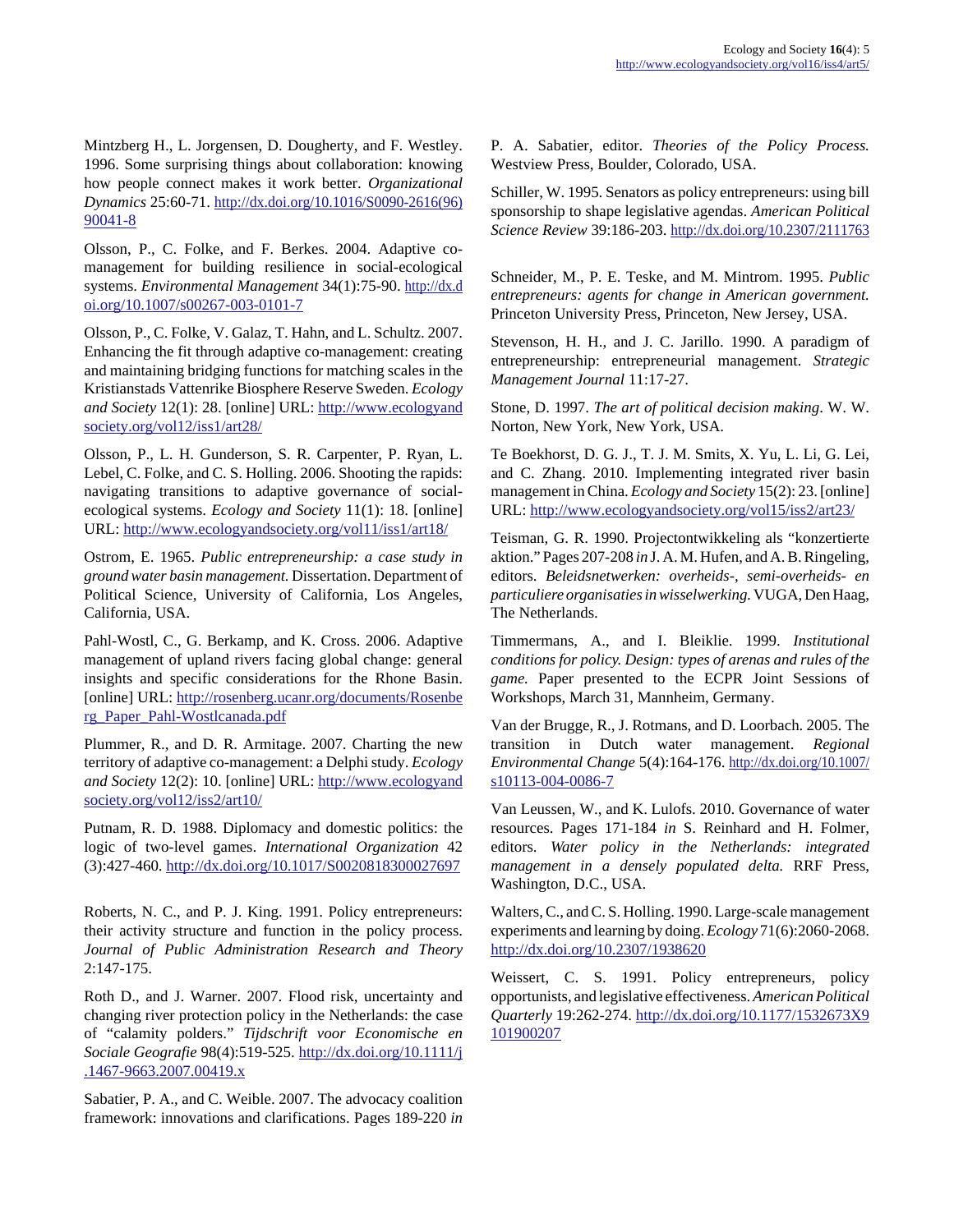Westley, F. 2002. The devil in the dynamics: adaptive management on the front lines. Pages 333-360 *in* L. H. Gunderson and C. S. Holling, editors. *Panarchy: understanding transformations in human and natural systems.* Island Press, Washington, D.C., USA.

Williams, P. 2002. The competent boundary spanner. *Public Administration* 80(1):103-124. [http://dx.doi.org/10.1111/146](http://dx.doi.org/10.1111/1467-9299.00296) [7-9299.00296](http://dx.doi.org/10.1111/1467-9299.00296)

Young, O. R. 1991. Political leadership and regime formation: on the development of institutions in international society. *International Organization* 45(3):281-308. [http://dx.doi.org/1](http://dx.doi.org/10.1017/S0020818300033117) [0.1017/S0020818300033117](http://dx.doi.org/10.1017/S0020818300033117)